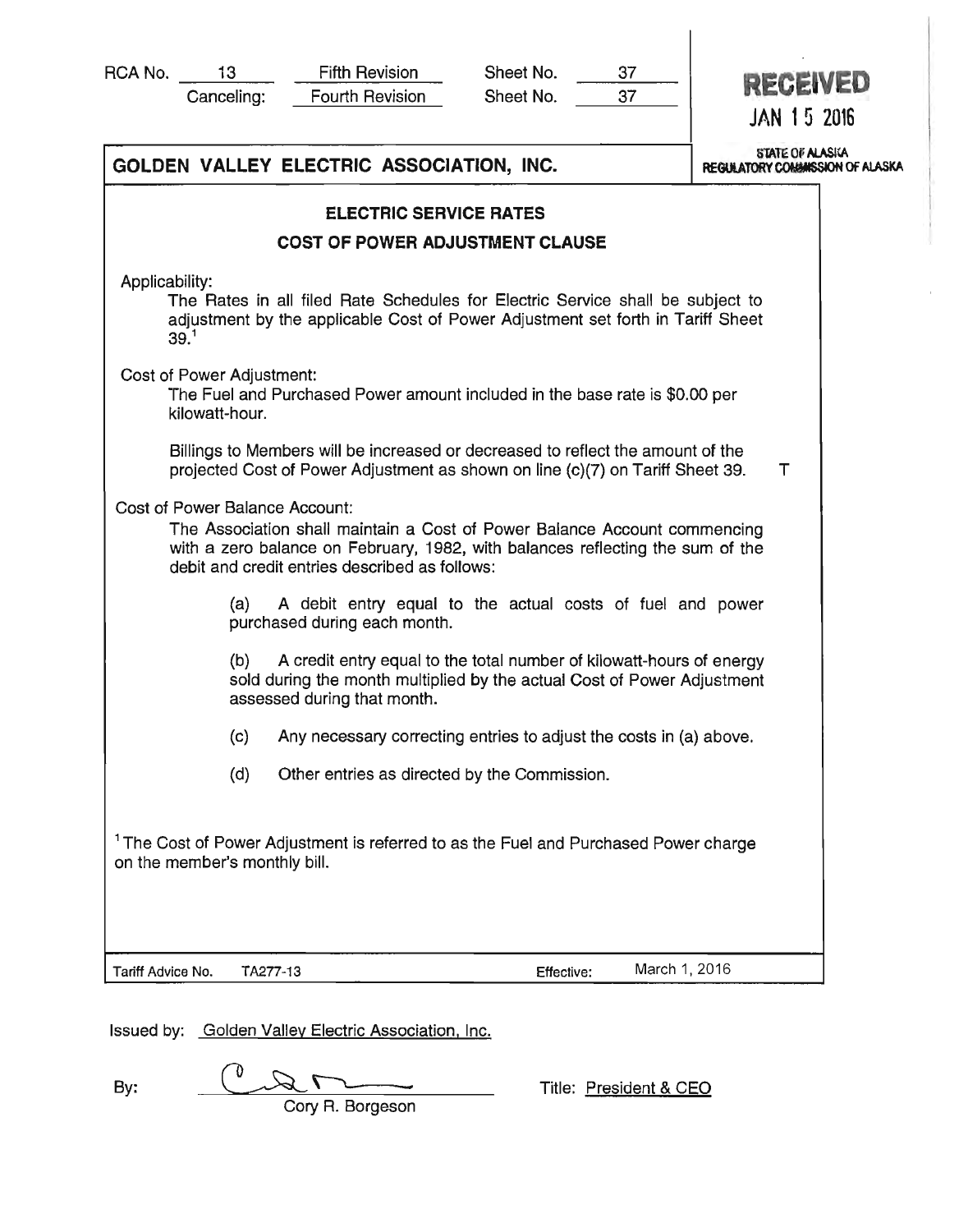| RCA No. | 13<br>Canceling:       | <b>Fourth Revision</b><br><b>Third Revision</b>                                                                                                                                                                                                                                                                                                                                           | Sheet No.<br>Sheet No.            | 38<br>38         | <b>RECEIVED</b><br>AUG 3 1 2017<br>STATE OF ALASKA<br>REGULATORY COMMISSION OF ALASKA |
|---------|------------------------|-------------------------------------------------------------------------------------------------------------------------------------------------------------------------------------------------------------------------------------------------------------------------------------------------------------------------------------------------------------------------------------------|-----------------------------------|------------------|---------------------------------------------------------------------------------------|
|         |                        | GOLDEN VALLEY ELECTRIC ASSOCIATION, INC.                                                                                                                                                                                                                                                                                                                                                  |                                   |                  |                                                                                       |
|         |                        | <b>ELECTRIC SERVICE RATES</b>                                                                                                                                                                                                                                                                                                                                                             |                                   |                  |                                                                                       |
|         |                        | <b>COST OF POWER ADJUSTMENT CLAUSE</b><br>(continued)                                                                                                                                                                                                                                                                                                                                     |                                   |                  |                                                                                       |
|         |                        | Revision of Cost of Power Adjustment <sup>t</sup> :                                                                                                                                                                                                                                                                                                                                       |                                   |                  |                                                                                       |
| (a)     |                        | Prior to implementing a revision to the Cost of Power Adjustment, the Association<br>will submit to the Commission a tariff advice letter supporting the changes in the<br>average fuel and purchased power costs per kWh sold for the ensuing three (3)<br>months, using fuel cost projections covering the same period, in accordance with<br>the following schedule:                   |                                   |                  | Τ.<br>T                                                                               |
|         |                        | Time of Filing                                                                                                                                                                                                                                                                                                                                                                            | <b>Effective Period for Rates</b> |                  |                                                                                       |
|         |                        | By end of February                                                                                                                                                                                                                                                                                                                                                                        | March through May                 |                  |                                                                                       |
|         |                        | By end of May                                                                                                                                                                                                                                                                                                                                                                             | June through August               |                  |                                                                                       |
|         |                        | By end of August                                                                                                                                                                                                                                                                                                                                                                          | September through November        |                  |                                                                                       |
|         |                        | By end of November                                                                                                                                                                                                                                                                                                                                                                        | December through February         |                  |                                                                                       |
|         |                        | The date of the revision to the Cost of Power Adjustment will coincide with the<br>beginning of a monthly billing cycle for the effective period for the rates. The<br>Association may implement the revised Cost of Power Adjustment set forth in Tariff<br>Sheet 39 upon filing with the Commission, and is subject to subsequent review.<br>adjustment and approval by the Commission. |                                   |                  |                                                                                       |
| (b)     |                        | The Association will include in each filing the following support documentation <sup>2</sup> to<br>substantiate the activity in the Cost of Power Balancing Account and the<br>computation of the Cost of Power Adjustment:                                                                                                                                                               |                                   |                  |                                                                                       |
|         | (1)                    | Schedules showing unit prices, assumptions, kWh volumes and costs for<br>generation and power purchases for the projection period;                                                                                                                                                                                                                                                        |                                   |                  |                                                                                       |
|         | member's monthly bill. | <sup>1</sup> The Cost of Power Adjustment is referred to as the Fuel and Purchased Power charge on the                                                                                                                                                                                                                                                                                    |                                   |                  |                                                                                       |
|         |                        | <sup>2</sup> Filing at the end of February consists of November - January actual data;<br>Filing at the end of May consists of February - April actual data;<br>Filing at the end of August consists of May - July actual data;<br>Filing at the end of November consists of August - October actual data.                                                                                |                                   |                  |                                                                                       |
|         | Tariff Advice No.      | TA301-13                                                                                                                                                                                                                                                                                                                                                                                  | Effective:                        | October 16, 2017 |                                                                                       |

*Cory R. Borgeson* 

By: 2 3 For File: President & CEO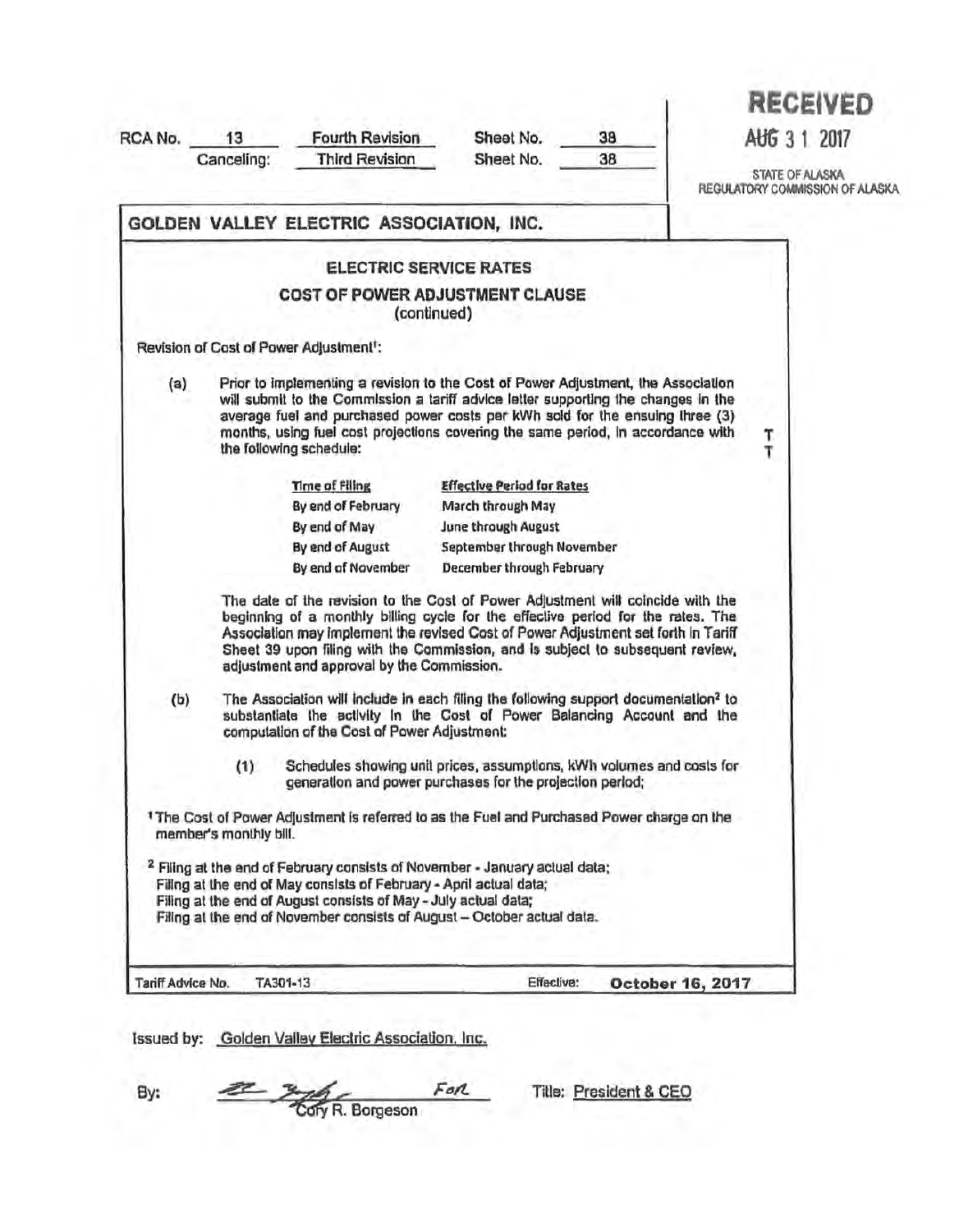| RCA No.           | 13<br>Canceling:      | Original                                                                                                                         | Sheet No.<br>Sheet No.                                                                                             | 38.1 |                | <b>RECEIVED</b><br>APR 03 2015                            |
|-------------------|-----------------------|----------------------------------------------------------------------------------------------------------------------------------|--------------------------------------------------------------------------------------------------------------------|------|----------------|-----------------------------------------------------------|
|                   |                       | GOLDEN VALLEY ELECTRIC ASSOCIATION, INC.                                                                                         |                                                                                                                    |      |                | <b>STATE OF ALASKA</b><br>REGULATORY COMMISSION OF ALASKA |
|                   |                       | <b>ELECTRIC SERVICE RATES</b>                                                                                                    |                                                                                                                    |      | т              |                                                           |
|                   |                       | <b>COST OF POWER ADJUSTMENT CLAUSE</b>                                                                                           |                                                                                                                    |      |                | т                                                         |
|                   |                       | Revision of Cost of Power Adjustment <sup>1</sup> (continued)                                                                    |                                                                                                                    |      |                | т                                                         |
|                   | (2)                   | as kWh generated by unit;                                                                                                        | The unit prices, volumes and total costs of fuel purchased as well                                                 |      |                |                                                           |
|                   | (3)                   | source;                                                                                                                          | The unit price, amount and total cost of purchased power by                                                        |      |                |                                                           |
|                   | (4)                   |                                                                                                                                  | Invoices supporting fuel and power purchases;                                                                      |      |                |                                                           |
|                   | (5)                   | The amount of kWh sold by month;                                                                                                 |                                                                                                                    |      |                | T                                                         |
|                   | (6)                   |                                                                                                                                  | Documentation for all adjustments to prices or volumes;                                                            |      |                |                                                           |
|                   | (7)                   |                                                                                                                                  | Monthly balances in the Cost of Power Balancing Account;                                                           |      |                | LΤ                                                        |
|                   | (8)                   | Any<br>to support the computation and filing.                                                                                    | additional supporting data and schedules deemed<br>appropriate by the Association or as required by the Commission |      |                | N                                                         |
|                   | L-moved from Sheet 39 | <sup>1</sup> The Cost of Power Adjustment is referred to as the Fuel and Purchased Power<br>charge on the member's monthly bill. |                                                                                                                    |      |                | N                                                         |
| Tariff Advice No. |                       | TA261-13                                                                                                                         | Effective:                                                                                                         |      | April 20, 2015 |                                                           |

Issued by: Golden Valley Electric Association, Inc.

By:  $\sqrt{47 \left(\frac{666}{4}\right)^2}$   $\frac{60}{2}$  Title: <u>President & CEO</u>